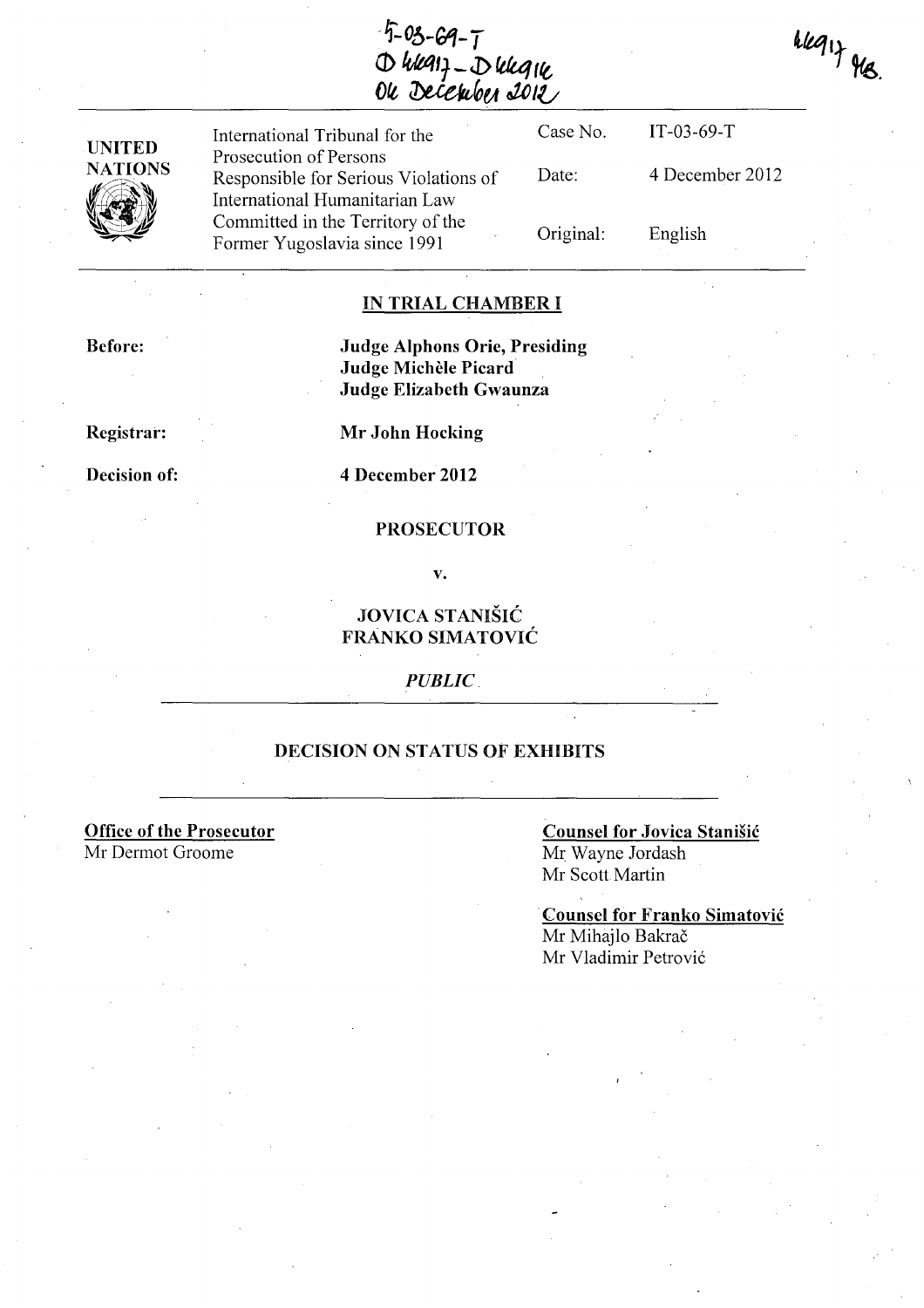**TRIAL CHAMBER I** of the International Tribunal for the Prosecution of Persons Responsible for Serious Violations of International Humanitarian Law Committed in the Territory of the Former Yugoslavia since 1991 ("Chamber");

**NOTING** that on 10 July 2012, the Simatović Defence ("Defence") filed its third bar table motion ("Motion"), to which the Prosecution responded on  $31$  July  $2012$ ;"

**NOTING** that on 17 September 2012, the Chamber issued its Second Decision on the Simatović Defence Third Bar Table Motion ("Second Decision"), whereby it instructed the Registry to convert the public status of all documents admitted through the First Decision on the Simatovi6 Defence Third Table Motion of 7 September 2012 ("First Decision") to provisionally under seal;<sup>2</sup>

**NOTING** that the Chaniber instructed the Defence to indicate to the Chamber and the parties which exhibits admitted through the First Decision and the Second Decision should remain under seal;<sup>3</sup>

**NOTING** that on 24 September 2012, the Defence filed a Notification ("Defence Notification"), specifying which exhibits admitted through the First and Second Decision should be under seal, namely those bearing Rule 65 ter nos 2D01217, 2D01220, 2D00366, 2D00367, 2D00717.2, 2D00761.2, 2D00762.2, 2D00764.2, 2D00714.2, 2D00655, 2D00690, 2D00785.2, and 2D00878;4

**NOTING,** in relation to document bearing Rule 65 fer no. 2D00185.2, that this document is already in evidence as exhibit P1120 (public), and that the Chamber in its Second Decision declared the Defence request for admission into evidence of this document moot:<sup>5</sup>

**CONSIDERING,** in light of the Defence submission on document bearing Rule 65 fer no. 2D00185.2, that the status of exhibit P1120 should be changed to under seal;

 $\overline{2}$  $\overline{3}$ 

 $\overline{5}$ 

Simatovic Defence Third Bar Table Motion with Confidential Annex, 10 July 2012; Prosecution Response to Simatovic Defence Third Bar Table Motion with Confidential Annex, 31. July 2012. The Chamber observes that, in its decisions on the Motion, it had omitted to include the following information. On 11 July 2012, the Prosecutiori (through an informal communication) requested an extension of the deadline to respond to the Motion due to, *inter alia,* the quantity and nature of the documents that the Defence requested for admission into evidence. On 16 July 2012, the Chamber granted this request, and informed the parties accordingly (also through an informal communication). That decision is hereby put on the record.

Second Decision on Simatovic Third Bar Table Motion, 17 September 2012, para. 23 (vii).

Ibid, para. 23 (viii).

<sup>4</sup>  Defence Notification, 24'September 2012 (Confidential), p. 8.

Second Decision, paras 16, 23 (iv).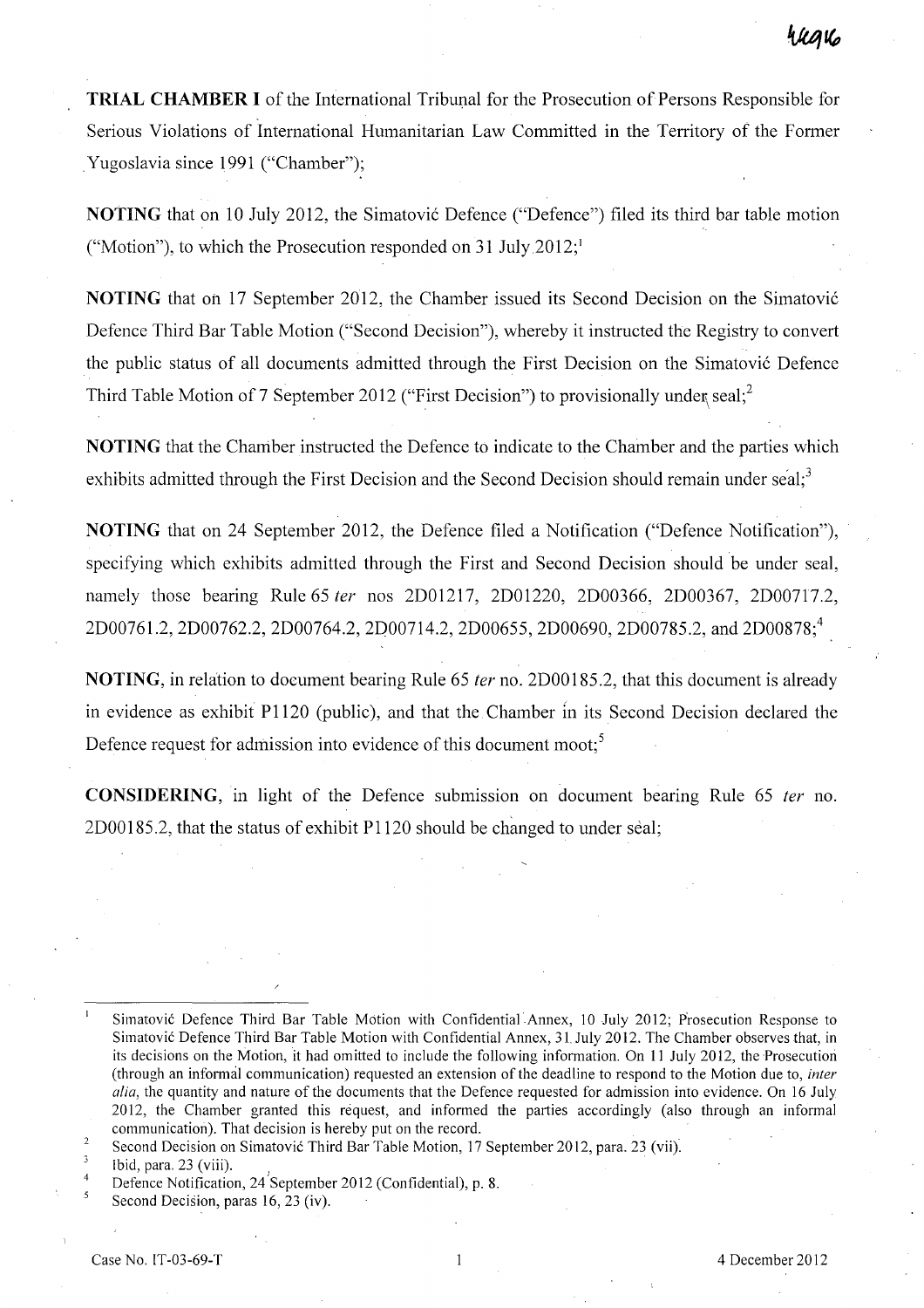NOTING, in relation to document bearing Rule 65 fer no. 2D00878 (admitted through the First Decision as exhibit  $D1617$ , that the Defence indicated that this document was already in evidence as exhibit D381 (under seal): $6$ 

NOTING that the Defence indicated that the confidential status of the remaining documents admitted through the First and Second Decision could be lifted;<sup>7</sup>

DECIDES that the following documents admitted through the First and Second Decision shall remain under seal: 2D01217, 2D01220, 2D00366, 2D00367, 2D00717.2, 2D00761.2, 2D00762.2, 2D00764.2, 2D00714.2, 2D00655, 2P00690, and 2D00785.2;

DECIDES that the status of the following documents, which have been admitted through the First and Second Decision, be changed to public: 2D00046, 2D00050, 2D00085, 2DOOI02; 2DOOI03, 2DOOI04, 2DOOl11, 2D00112, 2D00138, 2D00163.2, 2D00182.2, 2D00186.2, 2D00188.2, 2D00189.2, 2D00190.2, 2D00193.2, 2D00195.2, 2D00196.2, 2D00199.2, 2D00200.2, 2D00201.2, 2D00204.2, 2D00206.2, 2D00207.2, 2D00208.2, 2D00213.2, 2D00215.2, 2D00218.2, 2D00252.2, 2D00262.2, 2D0027 1.2, 2D00375, 2D00548.2, 2D00551.2, 2D00557.2, 2D00560.2, 2D00563.2, 2D00590.2, 2D00591.2, 2D00599.2, 2D0063 1.2, 2D00699.2, 2D00791, 2D00792, 2D00796, 2D00797, 2D00805, 2D00826, 2D00828, 2D00874, 2D01669, 2D01672, 2D01673; 2D01695, 2D01719, 2DOl721, 2D01728, 2D01729, 2D01730, 2D01731, 2DOl736, 2D01737, 2D01741, 20D01745, 2D01222, 2D01223, '2D01225, 2D01226, 2D01227, 2D01228, 2D01229, 2D01275, 2D01276, 2D01277, 2D01278, 2D01294, 2D01297, 2D01300, 2D01301, 2D01306, 2D01340, 2D01341, 2D01342, 2D01349, 2D01381, 2D01382, 2D01383, 2D01385, 2D01362, 2D01657, 2D01661, 2D01296, 2D01386, 2D01391, 2D01392, 2D01394, 2D01397, 2D00140.2, 2D00181.2, 2D00696.2, 2D00701.2, 2D00703.2, and 2D00221.2; and

Defence Notification, p. 8.

Ibid, p. 5. The Chamber notes that at page 4 of the Defence Notification, the Defence lists 2D00692.2 as one of the documents that can be admitted publicly. The Chamber observes that this document was not part of the Motion, and that the Chamber consequently has not decided on its admission into evidence.